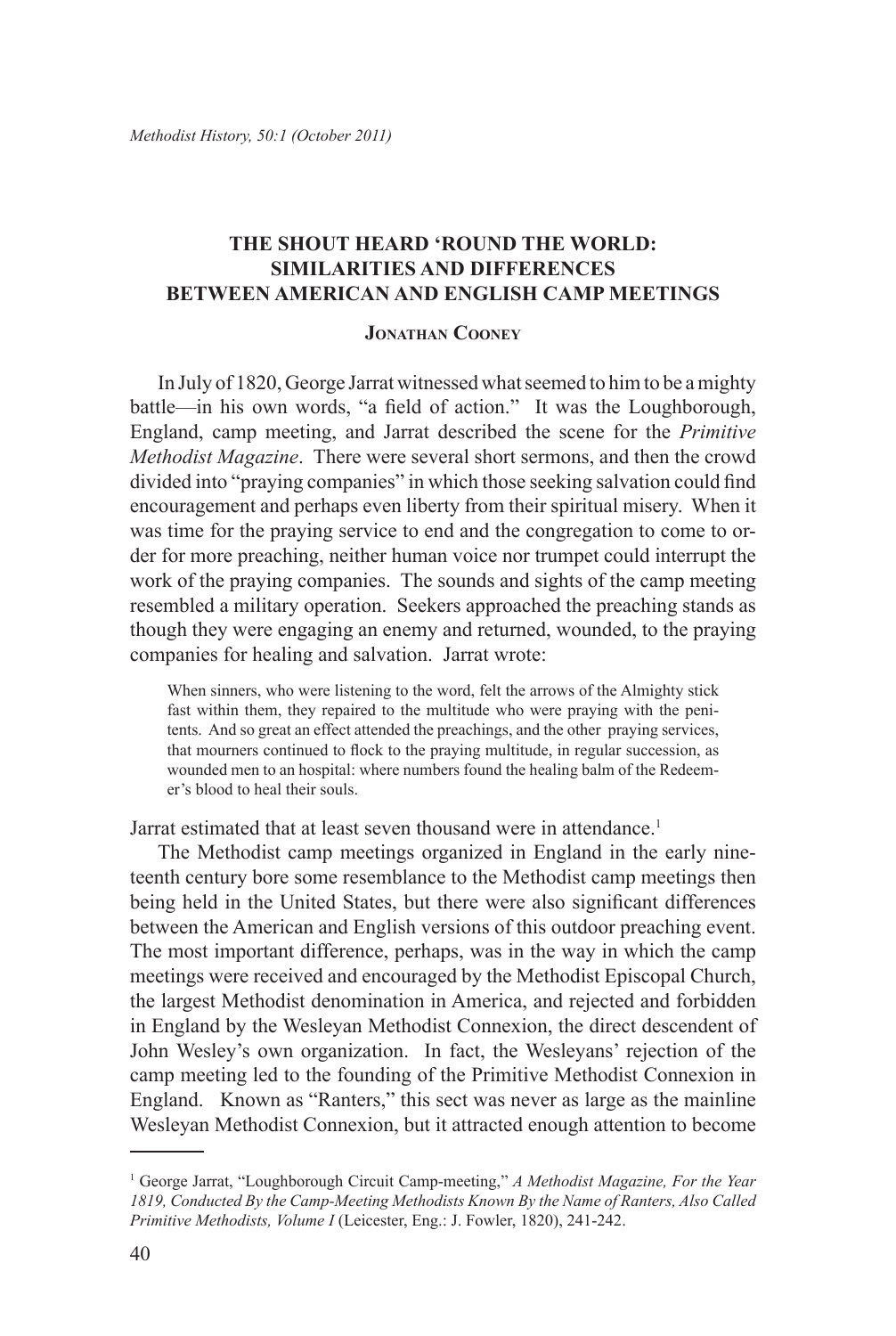a significant player on the evangelical landscape in England between 1820 and 1840—the "heroic age" of Primitive Methodist missionary expansion.2

Although field preaching was a standard practice during the rapid expansion of the Methodist project in England during John Wesley's lifetime (he had been introduced to it by George Whitefield at Bristol in 1739), the Methodist camp meeting did not originate in England. Most scholars treat the camp meeting as an American invention, growing out of the large ecumenical crowds that gathered along the frontier to worship and to celebrate the sacraments, although some claim that the origin of the class meeting can be traced to the activities of pietistic Swedish soldiers in the early eighteenth century.3 One of the most famous of these early American meetings, at Cane Ridge, Kentucky, in 1801, was inspired by earlier meetings held by Presbyterian and Methodist preachers. At Cane Ridge twenty-five thousand people heard Presbyterian, Methodist, and Baptist preachers over the course of a week.4

The American Presbyterians split over the issue of camp meetings and were unable to capitalize on the revivalism that swept the country; the Baptists lacked the organization and manpower to make the most of the opportunity; but the Methodists were ready. The energy and enthusiasm associated with the camp meetings complemented Bishop Francis Asbury's vision for the growth of the Methodist movement. The Methodist message seemed to resonate with Americans settling on the frontier, and preachers had learned how to touch their emotions with revival sermons perfected through decades on the circuit. The Methodists began to organize camp meetings to coincide with the various conferences that met regularly in the Wesleyan system. Thus the business of the church was conducted amid the spiritual electricity of sermons, love feasts, sacraments, and revival.<sup>5</sup>

Although camp meetings were never officially endorsed by the Methodist Episcopal Church, the scheduling of such events, coupled with the involvement of leading Methodist bishops, clergy, and laity, sent a clear signal. As early Methodist historian Abel Stevens described it:

The arrival of Asbury, sometimes with M'Kendree or Whatcoat, always with an able 'traveling companion,' and usually with a retinue of other preachers gathered on his route, became a sort of spiritual ovation, a triumphal march of the great leader, which

<sup>2</sup> James Obelkevich, *Religion and Rural Society: South Lindsey* (1825-1875) (Oxford: Clarendon Press, 1976), 220.

<sup>3</sup> Richard P. Heitzenreiter, *Wesley and the People Called Methodists* (Nashville, TN: Abingdon Press, 1995), 98-99; David Hempton, *Methodism: Empire of the Spirit* (New Haven, CT: Yale UP, 2005), 46.

<sup>4</sup> L. C. Rudolph, Francis Asbury (Nashville, TN: Abingdon Press, 1966), 116-117; Nancy A. Hardesty, "Cane Ridge Revival," in William H. Gentz, gen. ed., *The Dictionary of Bible and Religion* (Nashville, TN: Abingdon Press, 1986), 177.

<sup>5</sup> Rudolph, 117-118.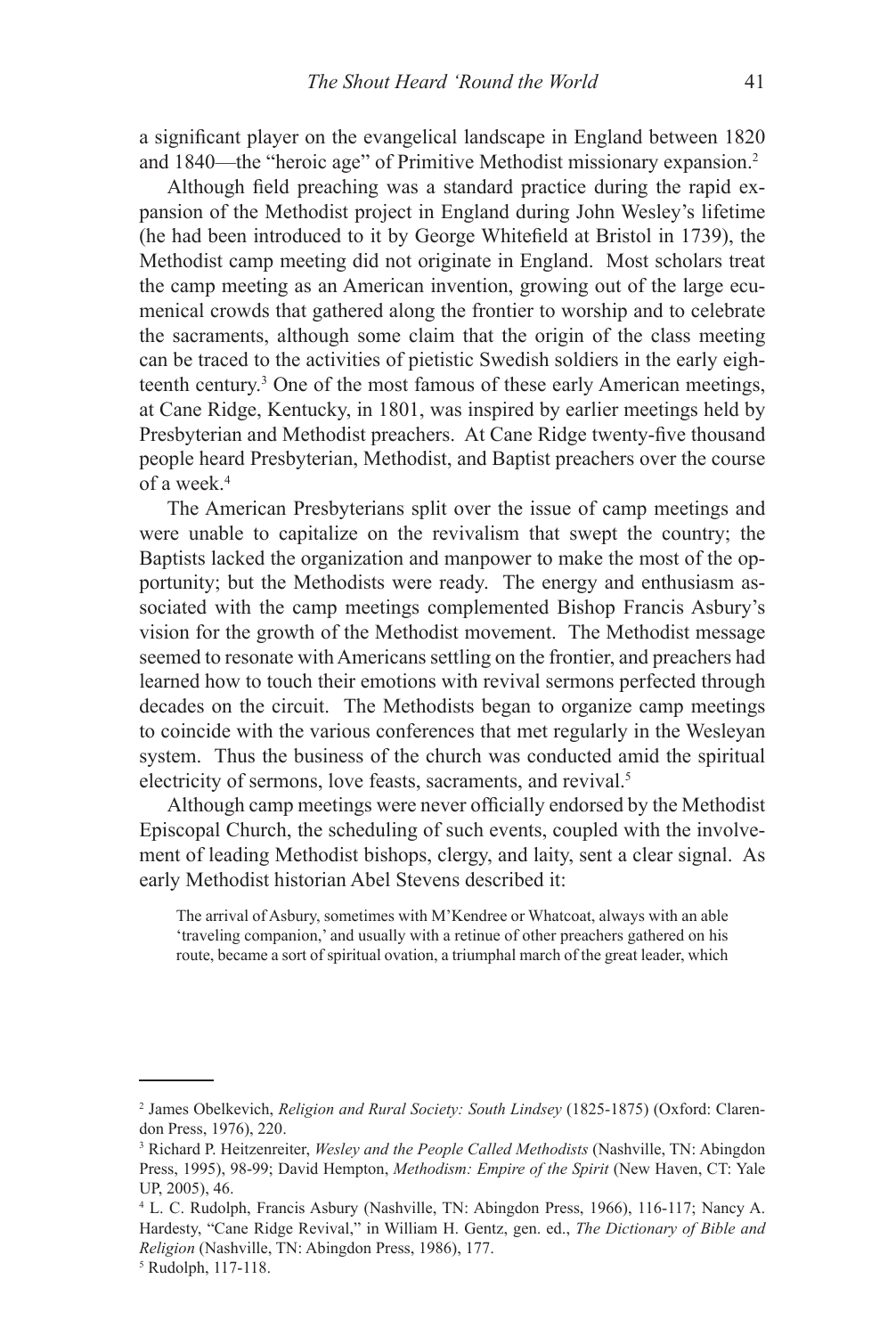put in motion the Methodist hosts all along his progress.<sup>6</sup>

According to eyewitness accounts, American camp meetings were organized in a fairly standard fashion. Itinerant Jesse Lee explained that two to four acres of land were cleared in an "oblong square." Tents were erected along all four sides, with carriages and horses behind and fires for cooking and illumination in front. Two or more stages were erected, one on each side of the square. Seating, segregated by gender, was provided in front of each stage. The stages were far enough apart that preaching could go on at all of them simultaneously; or preaching could be heard at one end while prayer, testimony, and other activities might be occurring at the others. Candles were affixed to the stages, trees, and elsewhere. "These lights in a dark night, when the evening is calm," Lee wrote, "add quality to the solemnity of the meeting." An appointed guard patrolled the grounds at night.<sup>7</sup>

Each day, soon after dawn, a trumpet was sounded to awaken the residents of this temporary Zion. Ten minutes later another trumpet call signaled the start of singing and praying, which the people did while either remaining in their tents or standing at their doors. There was a sermon before breakfast and another at ten o'clock. Lunch was at one o'clock, preaching again at three o' clock, supper about sunset, and then at least one more sermon was delivered by candlelight. In Lee's experience, these camp meetings usually ran from Friday until mid-day Monday; in general, meetings lasted at least two nights and a day or longer, "the people being continually engaged in singing, praying, preaching, or exhorting, without any cessation." Some camp meetings lasted as long as eight or ten days.<sup>8</sup>

In a letter sent to England in 1806, Francis Asbury described a camp meeting in New York, but his description of emotional revivalism was deleted when the letter was published in the Wesleyan *Methodist Magazine* in England. According to Asbury, almost one hundred traveling and local preachers, and as many as three thousand congregants, were present for the four-day meeting. "Praying societies" were organized in the tents and in the center area itself, and preaching took place at ten, two, and seven o'clock, midnight, and "cock crowing." "Never was an army in the time of war under greater discipline," Asbury wrote, though he marveled at "the power of overwhelming power! upon [*sic*] the preachers, the members, the people of the world." "We felt God was so great in the praying exercises," he concluded, "we could not call off the people to preaching, seeing that the preachers like the priest at the dedication could not stand before the Lord, weeping on all

<sup>6</sup> Jesse Lee, *A Short History of the Methodists, in the United State of America; Beginning in 1766, and Continued Until 1809. To Which is Affixed, A Brief Account of Their Rise in England, In the Year 1729, &c.* (Baltimore, MD: Magill and Clime, 1810; repr. Rutland, VT: Academy Books, 1974), 362; Abel Stevens, *A Compendious History of American Methodism* (New York: Hunt and Eaton, 1867), 441.

<sup>7</sup> Lee, 360-361.

<sup>8</sup> Lee, *A Short History of the Methodists*, 361-362.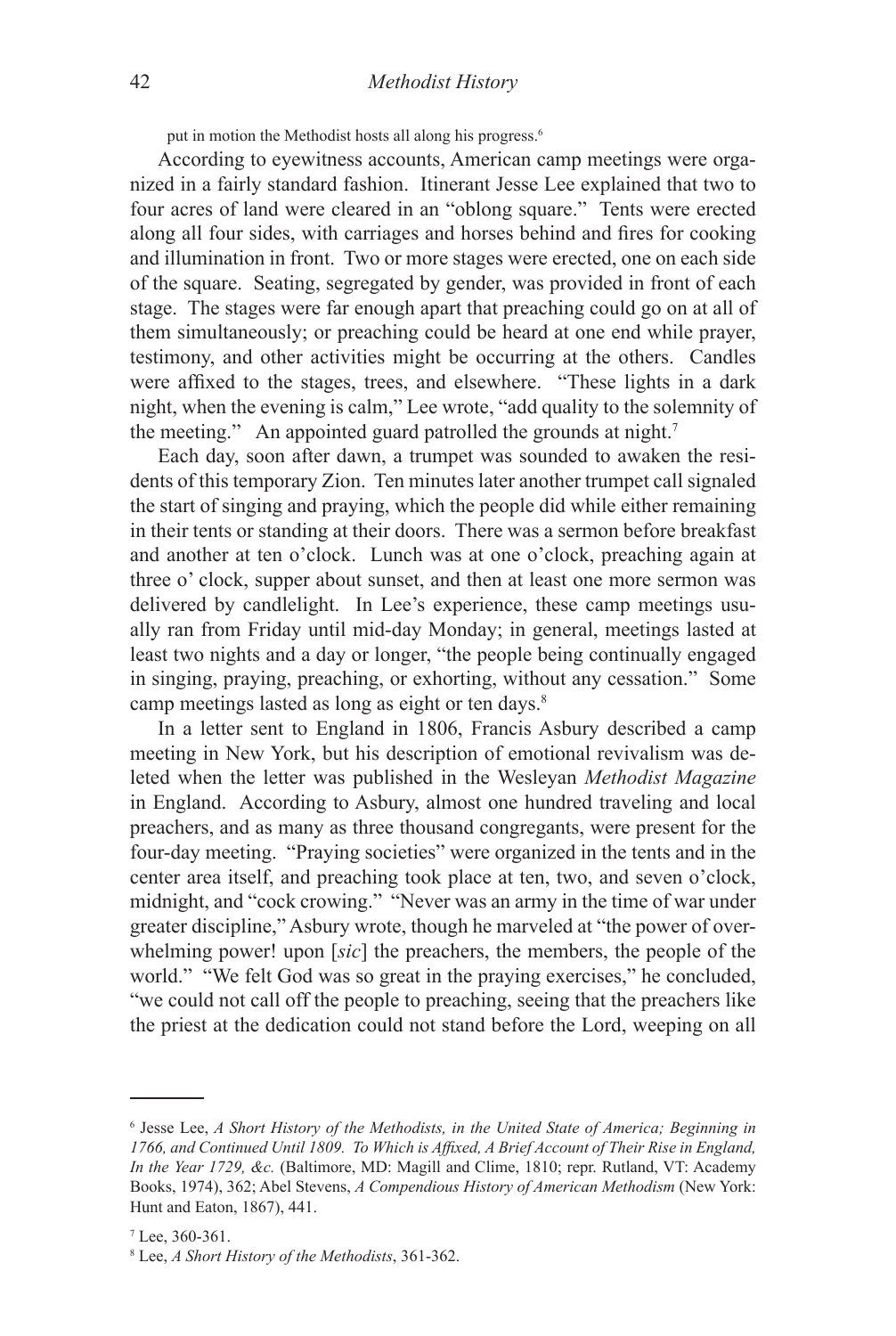sides<sup>"9</sup>

As early as 1802, Asbury had encouraged the presiding elder of the Pittsburgh District, Thornton Fleming, to hold camp meetings, which Asbury called "fishing with a large net." A few years later he reported to Fleming that hundreds and thousands were being converted or sanctified at camp meetings. "Oh, my brother," Asbury wrote, "when all our quarterly meetings become campmeetings [*sic*], and 1000 should be converted, our American millennium will begin." But even Asbury recognized some problems associated with camp meetings that offended his own sense of propriety and order. For example, ruffians often stormed the camp meetings. The lifting of inhibitions regarding behavior and expression was the downfall of even the more serious-minded in attendance. Asbury hoped the camp meetings would present a lively and heartfelt contrast to the dullness of orthodox religion. Still, he wrote, "My continual cry to the Presiding Elders is, order, order, good order. All things must be arranged temporally and spiritually like a well disciplined army."10

Criticism of the emotional excesses of American camp meetings by native and European observers alike had a lasting negative effect on both contemporary and historical understandings of these events. Some observers of early Methodist enthusiasm, such as Thomas Wallcut in 1789, were bothered by the physical and vocal expressions of revivalist spirituality. Wallcut felt that this style of worship appealed mostly to "the lower classes of the People," and was characterized by "all that confusion, violence, and distortion of the body, voice, and gestures" associated with "a boiling hot religion." Foreign visitors had already been affected by anti-Methodist propaganda in England, and their negative opinions were not changed when they witnessed the ranting, enthusiasm, and disorder of the American camp meetings for themselves. Englishwoman Frances Trollope, who traveled in the United States for three years in the late 1820s, was appalled at the noise, public display of emotion, and intimacy associated with a camp meeting in Indiana. She was particularly outraged by the manner in which the preachers approached the young women who came forward in response to the exhortation:

Many of these wretched creatures were beautiful young females. The preachers moved about among them, at once exciting and soothing their agonies. I heard the muttered "Sister! dear [*sic*] Sister!" I saw the insidious lips approach the cheeks of the unhappy girls; I heard the murmured confessions of the poor victims, I heard their tormentors, breathing into their ears consolations that tinged the pale cheek with red. Had I been a man, I am sure I should have been guilty of some rash act of interference; nor do I believe that such a scene could have been acted in the presence of Englishmen without instant punishment being inflicted; not to mention the salutary discipline of the treadmill, which, beyond all question, would, in England,

<sup>9</sup> Nathan O. Hatch, *The Democratization of American Christianity* (New Haven, CT: Yale UP, 1989), 50; Elmer T. Clark, J. Manning Potts, and Jacob S. Payton, eds., *The Journal and Letters of Francis Asbury in three Volumes, Vol. 3, The Letters* (London: Epworth Press and Nashville, TN: Abingdon Press, 1958), 344. Apparently Asbury is referring to Ezra 3:10-13—the story of the laying of the foundation of the Second Temple.

<sup>10</sup> Rudolph, 119, 120.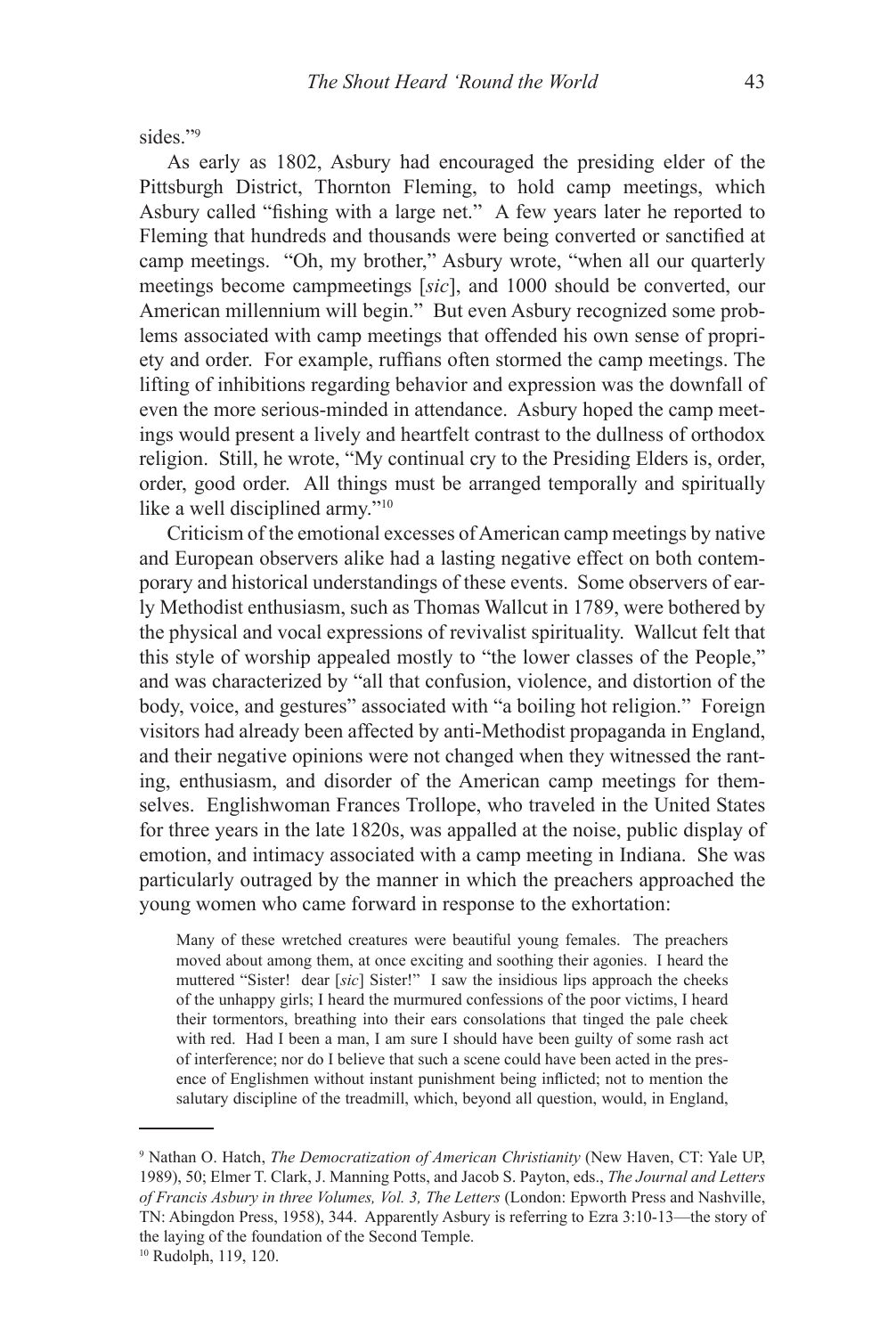have been applied to check so turbulent and so vicious a scene.<sup>11</sup>

The effects of generations of race- and class-consciousness made it difficult to approve of the very public demonstrations of private sentiments in groups of mixed genders and ethnicities. Considering the turmoil accompanying the calls for political reform in Europe at that time, the democratic challenge to traditional lines of authority implicit in the camp meetings was certainly troublesome.<sup>12</sup>

The history of the camp meeting in England is associated with the founding of the Primitive Methodist Connexion. The English were introduced to camp meetings in two significant ways: through correspondence with American Methodists, and through the ministry of American preacher Lorenzo Dow. Early volumes of the *Primitive Methodist Magazine* included sections devoted to American correspondence describing camp meetings and their efficacy in the New World, but Dow had a more direct impact. Millenarian and republican to the extreme, Dow left an America which could not hold him and didn't know what to do with him. He made preaching trips to the British Isles during the years 1799-1801 and again in 1805-1807. American Methodists had refused to license the intractable and eccentric Dow, and he worried ecclesiastical and political authorities in England as well. It was probably no accident that the Wesleyan Connexion's ban on camp meetings coincided with the second of Dow's visits. Hugh and James Bourne, however, joined the Wesleyans at about the time of Dow's first trip to England. The brothers were impressed by Dow and acquired some of his literature about camp meetings. A few weeks later Hugh Bourne was instrumental in organizing what was supposed to be an all-day prayer meeting on Mow Cop, a promontory some 1100 feet above sea level, but the event went down in history as the first Primitive Methodist camp meeting.<sup>13</sup>

In June of 1808 Hugh Bourne was removed from his local Methodist society because he preached to large crowds at organized camp meetings. The new generation of sophisticated Methodist leadership found the evangelistic technique unappealing, "allowing," it said, "that in Mr. Wesley's days it was right, but had become improper since that time." In 1807 such sentiments had been entered into the official conference minutes:

A: It is our judgment, that even supposing such meetings to be allowable in America, they are highly improper in England, and likely to be productive of considerable

Q: What is the judgment of the Conference concerning what are called camp meetings?

<sup>11</sup> Frances Trollope, *Domestic Manners of the Americans* (New York: Dodd, Mead and Co., 1839; repr. 1927), 143.

<sup>12</sup> Lester Ruth, *A Little Heaven Below: Worship at Early Methodist Quarterly Meetings* (Nashville, TN: Kingswood Books, 2000), 74-75; John H. Wigger, *Taking Heaven By Storm: Methodism and the Rise of Popular Christianity in America* (New York: Oxford UP, 1998), 120-121.

<sup>13</sup> Julia Stewart Werner, *The Primitive Methodist Connexion: Its Background and Early History*  (Madison, WI: U Wisconsin P, 1984), 45, 47; Joseph Ritson, *The Romance of Primitive Methodism* (London: Primitive Methodist Publishing House, 1909), 61.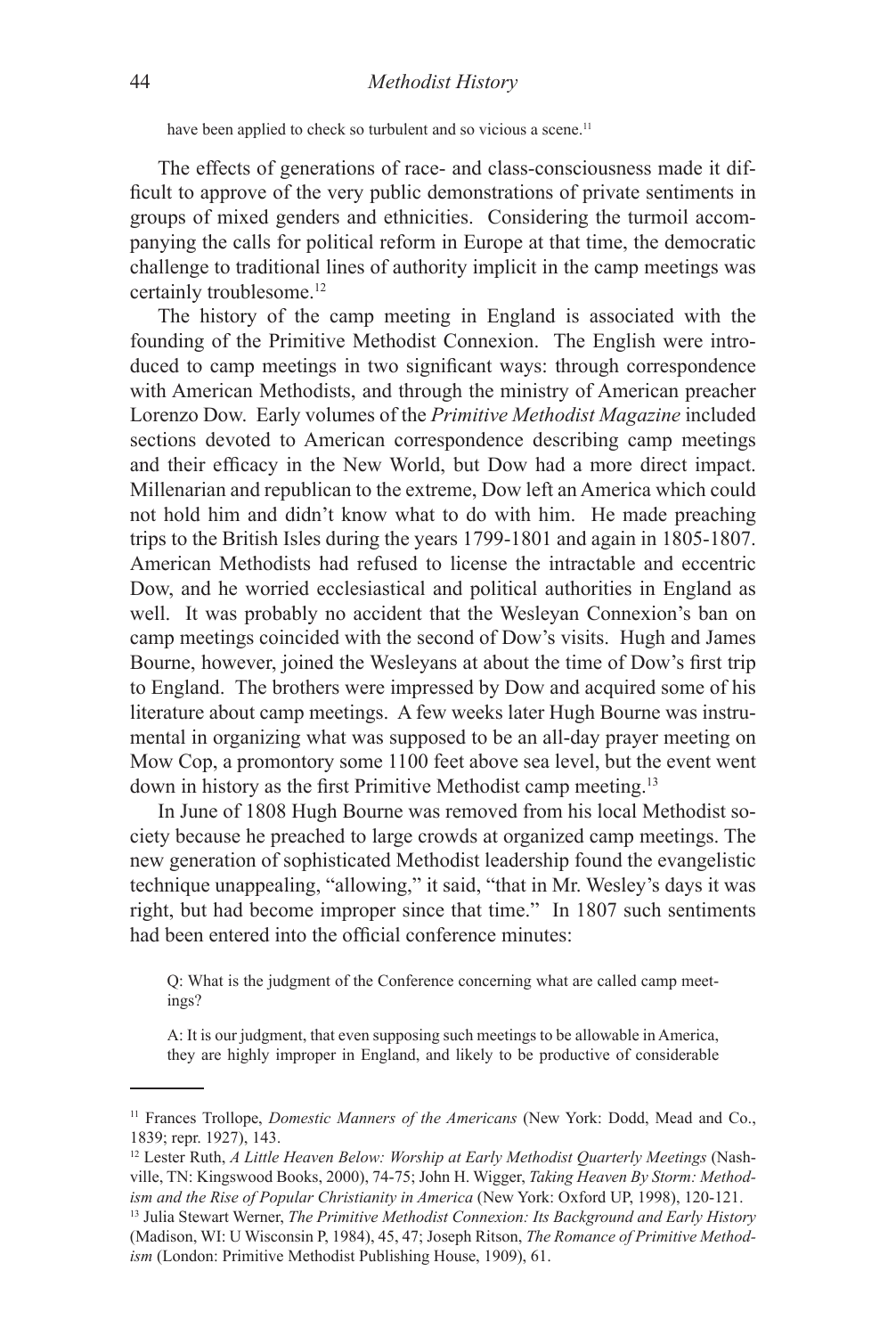mischief and we disclaim all connection with them.14

To Hugh Bourne, however, the power and efficacy of the camp meeting was clearly evident, and his enthusiasm for the technique cost him his place in the old conference. That same summer there was a camp meeting at Norton, lasting several days, which was so successful that Bourne was convinced that "the English camp-meetings were established on in immoveable foundation, and could never afterwards be shaken."15

Hugh and his brother James championed the cause of the camp meetings in England through the publication of a Methodist magazine. Convinced that worship in the open air was "both methodistical and scriptural" and thus solidly within the biblical and Wesleyan traditions, they argued that many who opposed camp meetings had never actually attended one. The brothers claimed that more souls were converted at camp meetings than on some regular circuits during the course of the same year. Besides, Hugh Bourne felt that he had addressed many of the difficulties that had plagued camp meetings in the past. By organizing camp meetings around a variety of activities, including preaching, praying, reading from testimonies, and so forth, the Primitive Methodists enabled people "to continue the active worship of God, for a course of time, with energy and effect."<sup>16</sup>

Eventually the movement took on the name "Primitive Methodist" because its leaders felt that they "had been directed towards the revival of primitive or early Methodism by a return to the spirit and moods, especially in the matter of out-door preaching, of Wesley and his co-adjutors."17 The name was officially adopted in 1812 and by 1820 the Primitive Methodists claimed 7,842 members, including those on trial. By 1850 membership in the Primitive Methodist Connexion was over 102,000, nearly one-third that of the mainline Wesleyan conference's 334, 458.18

The typical pattern for the English camp meetings, in place by 1819, was significantly different from that described by American Methodists. A meeting held that year in Staffordshire was begun with a singing march through the area that morning and the commencement of exercises after nine o'clock. A few short prayers and a sermon were concluded by quarter past ten. Thus the whole preaching service lasted less than an hour! At that point the congregation was divided into two companies that stood about fifteen yards apart and engaged independently in singing, prayer, praise, and further exhortation for about thirty minutes. At ten minutes before eleven, the praying groups were brought together to hear two more sermons that were concluded within an hour. The congregation had grown so large by that time that when it was

<sup>&</sup>lt;sup>14</sup> *The Primitive Methodist Magazine, For the Year 1821, Volume II* (Derby, England: Printed for the Primitive Methodists, by Richardson and Handford, 1821), 51.

<sup>&</sup>lt;sup>15</sup> The Primitive Methodist Magazine, For the Year 1821, Volume II, 54.

<sup>&</sup>lt;sup>16</sup> The Primitive Methodist Magazine, For the Year 1821, Volume II, 52, 76.

<sup>17</sup> Ritson, 96.

<sup>18</sup> *Primitive Methodist Magazine for the Year 1821* (Leicester, England: J. Fowler, 1821), 273, 137; Robert Curie, Alan Gilbert and Lee Horsley, *Churches and Churchgoers Patterns of Church Growth in the British Isles Since 1700* (Oxford: Clarendon Press, 1977), 140, 141.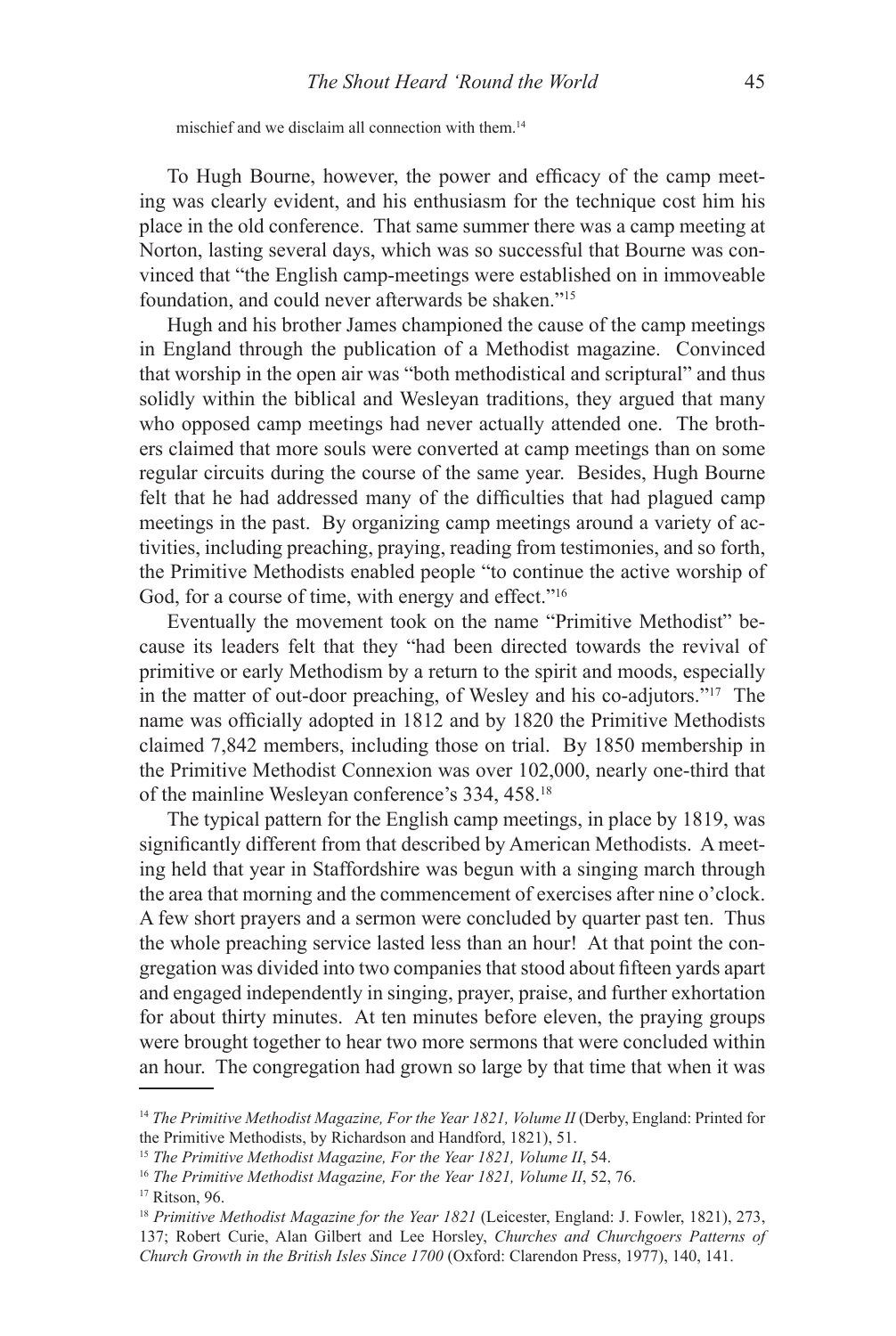sent once again to pray, three companies were formed about ten yards apart. At quarter past twelve they were summoned back to the preaching stand for the reading of an account of the life and death of a certain pious man and the morning was closed with prayer.<sup>19</sup>

The afternoon session began at one-thirty and followed the morning's pattern. Prayers and sermons preceded lengthy stints in the praying companies, and a summons to the preaching stands was made again at three o'clock. At four o'clock more life stories were read and the group was dismissed.20

Three simultaneous camp meetings were held on Sunday, May 7, 1820, in the vicinity of Hull during the Primitive Methodists' first annual meeting. Much attention was paid to time and order during a planning meeting the evening before in the vestry at Hull. The content and length of the various services were laid out and preachers appointed to preaching times.<sup>21</sup> The preachers were to get immediately to the task at hand, "to avoid long winded introductions, and tedious criticisms, and to get as fully into faith as possible." Each sermon was to be fifteen to twenty minutes in length, but above all, it was not to encroach on the prayer service. In fact, "it would be no inconvenience if it concluded a few minutes before the time appointed, but it must not exceed," the instructions read.<sup>22</sup>

On another occasion the Primitive Methodist conference instructed the camp meeting "conductor" to signal each preacher five minutes before the time was expired, "by pressing the point of an umbrella or something else" against the speaker's foot. At that point the preacher was to conclude with an exhortation to "a present faith and a present salvation" while avoiding all senseless talk about literature and college education.<sup>23</sup>

Those in leadership positions, especially Hugh Bourne, believed that, while the sermons were important, they set the stage for the real work of the camp meetings, that is, the prayer companies. A particular concern of Bourne's, the prayer companies were the product, in part, of the Primitive Methodist movement's reliance on lay involvement and leadership. In the prayer companies laity were able to participate in the service and minister to those under conviction. In these smaller groups those who had been "wounded" under preaching could be "saved." The time spent in these prayer groups was of critical importance. By 1816 some of the circuits had allowed the time in prayer services to contract until the camp meetings had become primarily preaching services. "By this means," the connexion's officials wrote, "the talents of the pious praying labourers had generally been buried; the designs of Providence frustrated, and the circuit in various ways, greatly injured; and this method, if persisted in, was likely to be attended with consequences still more injurious." The prayer companies were re-

<sup>19</sup> *A Methodist Magazine, For the Year 1819* (Leicester, England: J. Fowler, 1819), 133.

<sup>20</sup> *A Methodist Magazine, For the Year 1819*, 133-134.

<sup>21</sup> *The Primitive Methodist Magazine For the Year 1821*, 221

<sup>22</sup> *The Primitive Methodist Magazine For the Year 1821*, 222.

<sup>23</sup> Werner, 148.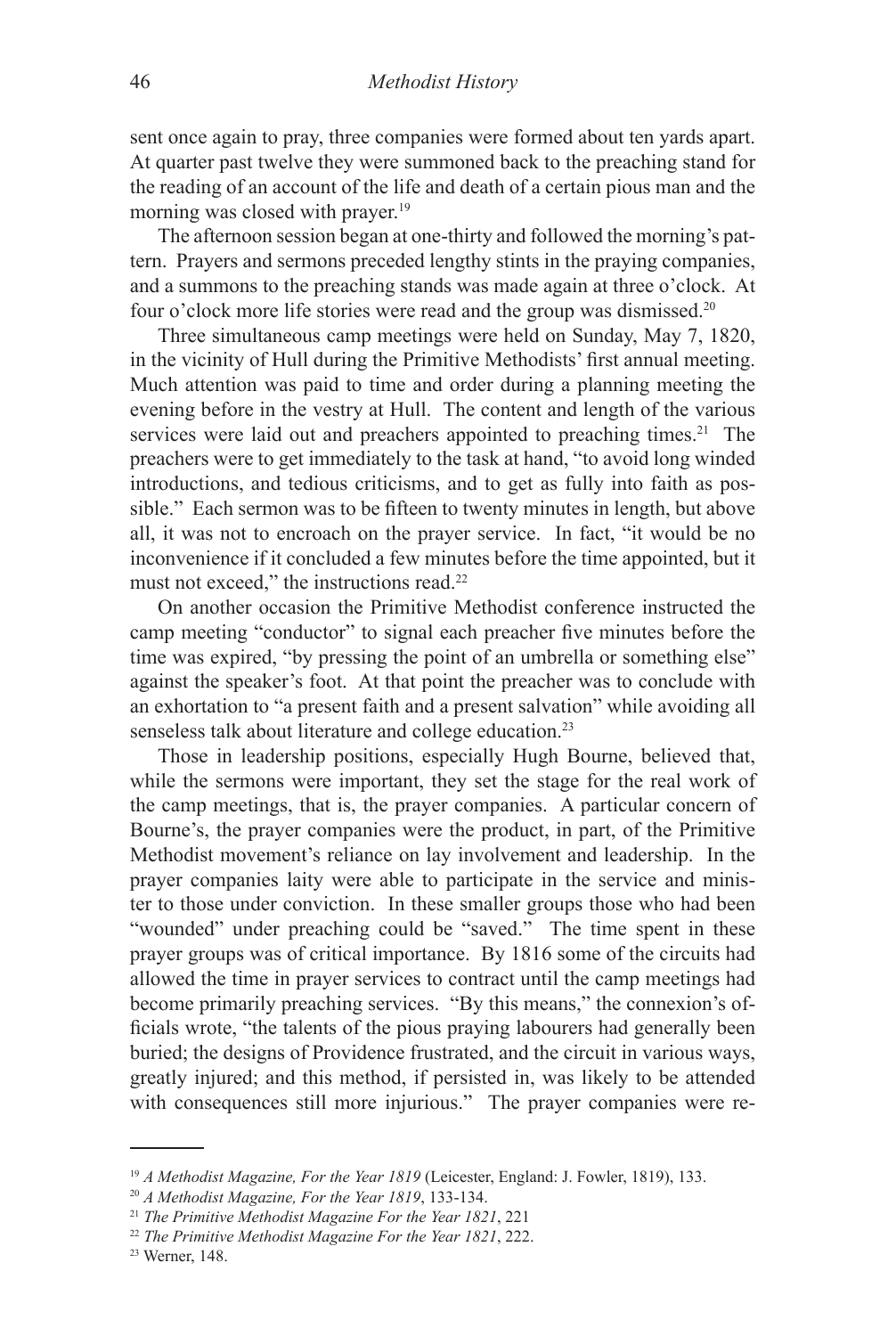stored to their position of prominence with sufficient time allowed and the order made that "the pious labourers should divide into companies, to carry on these services, whenever it was suitable or necessary."24

Once the camp meetings were returned to "their Providential order" the effect was "like life from the dead." The praying laborers were filled with "life and vigour," and a general awakening occurred throughout the circuit. A camp meeting without significant emphasis on prayer was not a Primitive Methodist camp meeting.<sup>25</sup>

Other elements of the English camp meetings involved large groups of laity. The day of the camp meeting often began with a march through the nearest village or part of town. These marches were a manner of physically moving from the staging area to the campground and drew attention to the camp meeting itself. In 1826, in Keighley, for example, the day began at eight o'clock with a half-hour prayer meeting in a local chapel. Then the group sang as it marched "through the street, as a little army sounding for battle." "Our fortitude, courage, and faith, increased while we sung [*sic*]. The traveling and local preachers led the van; the leaders followed close to them, and the members and hearers brought up the rear."26 Some of the marches covered quite a bit of ground. A group in Stockport in 1836 split into two bodies and, beginning at opposite ends of town, worked their way toward the central marketplace. This march included short, two-minute sermons delivered at various spots along the way. The singing and preaching drew both supporters and opposition. But the general effect was probably meant to be more like a circus parade. The marching began at six o'clock, and after the groups converged on the market, broke up at eight o'clock for breakfast<sup>27</sup>

Another laity-centered feature of the English camp meeting was the love feast that often concluded the day's activities. Love feasts were traditionally simple meals of bread and water accompanied by moving spiritual testimonies designed to encourage all present. John Wesley had adopted the love feast as a tool for mutual spiritual support and celebration among believers, but for the Primitive Methodists it became a way to extend the energy and enthusiasm created on the field during the day's camp meeting into an evening revival, often held late into the night and usually indoors. It is not clear what food, if any, was used at Primitive Methodist love feasts. It is obvious, however, that these were occasions for tremendous revival for the local population. The love feasts became, not just an extension of the camp meeting, but an integral part of the whole experience, usually held that evening.

<sup>24</sup> *A Methodist Magazine, Published June, 1820, Intended as a Substitute for September, 1819*  (Leicester, England: J. Fowler, 1820), 228, 229.

<sup>25</sup> *A Methodist Magazine, Published June, 1820, Intended as a Substitute for September, 1819*, 229.

<sup>26</sup> *The Primitive Methodist Magazine For the Year 1827* (Leicester, England: J. Fowler, 1827), 29.

<sup>27</sup> *The Primitive Methodist Magazine For the Year 1836* (Leicester, England: J. Fowler, 1836), 427, 428.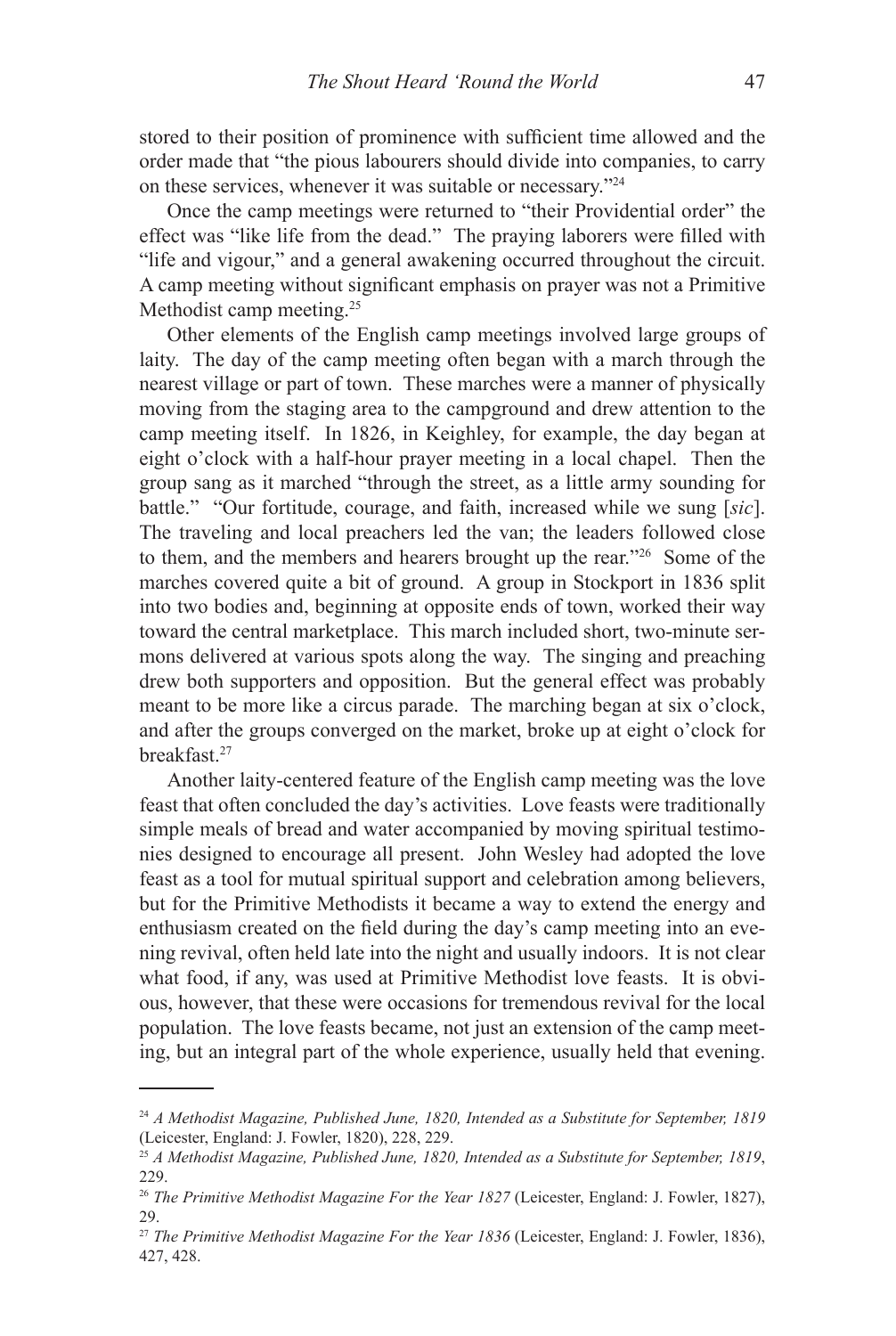It didn't seem to matter how many conversions occurred on the campground during the day; the event was still a success if a great outpouring of salvation attended the evening's love feast.

The popularity of these love feasts in association with Primitive Methodist camp meetings was significant in terms of the sect's understanding of its mission. The Primitive Methodists did not see typically Methodist occasions, such as class meetings and love feasts, as designed strictly to nurture the spirituality of believers. Rather, the Primitive Methodists believed these were evangelical, as well as nurturing, tools. Their message, therefore, took on an even more democratic, universalist tone, suggesting that every means of grace should be available to every kind of person, class ticket-holding Methodist or not, so that no chance to convert some might be missed.

The objections of the Wesleyan connexion notwithstanding, the English camp meetings were nothing like their American counterparts, in terms of the degree to which enthusiastic and emotional response was encouraged from the assembly. The Primitive Methodists distanced themselves from the extremes in behavior and expression reported in the United States, probably due to at least in part to generally accepted European standards of good taste and decorum. Unseemly and completely unregulated outbursts of emotional religious feeling were frowned upon. The length of the American meetings also caused concern, since worship that "continued day and night for several days together" seemed extraordinary to readers of the *Primitive Methodist Magazine*. 28

There were social and political forces at work on both sides of the Atlantic Ocean that no doubt accounted for some of the differences between the styles of camp meetings. In the United States, the political and social economies were rapidly advancing toward the Jacksonian ideals of democracy, as exhibited at the ballot box, in the marketplace, and in the pew. The personal and enthusiastic responses of camp meeting attendees were the victorious cries of a people finding its voice through the liberty of Arminian spirituality.

In the United States the popularity of the camp meetings has often been associated with the rapid growth of the Methodist movement before the Civil War, although John Wigger has pointed out that the period of Methodism's most significant expansion occurred before the camp meeting became widely popular. According to Russell Richey, the camp meeting served as a metaphor for Methodism itself, encapsulating in just a few days Methodism's historic ability to create democratic and self-reliant communities across the American frontier. The camp meetings dramatically portrayed the enthusiasm and vitality that had been at the heart of the Methodists' sweep across American society, while bringing people and clergy together to confer and share in liturgical rituals such as the Lord's Supper and love feasts. The camp meetings "countered those hierarchical-deferential gentry expressions of patriarchal community with an inclusive and spiritually egalitarian alternative." Participants were encouraged to express themselves emotion-

<sup>28</sup> *A Methodist Magazine, For the Year 1819*, 150.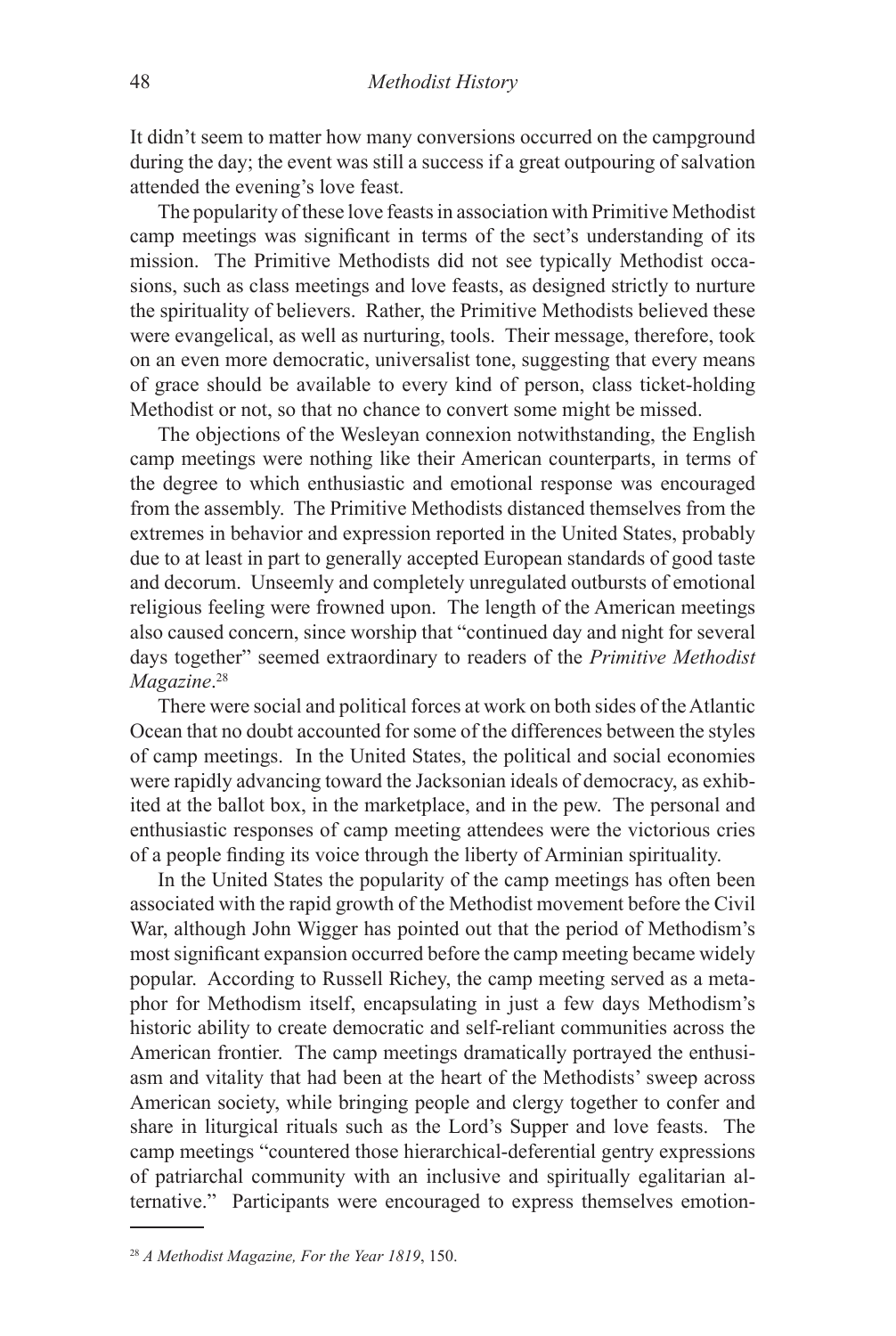ally and boldly before diverse audiences. Sometimes even the preachers took their cues from the congregation. At one camp meeting on an island in Chesapeake Bay a woman interrupted preacher Lorenzo Dow by clapping her hands and shouting, "Glory! Glory!" Dow announced, "The Lord is here. *He is in that sister*!"29

While the Methodist leadership in America embraced the camp meeting as "a phenomenally successful instrument for popular recruitment," according to Nathan Hatch, English officials opposed it for many reasons, not the least of which was its threat to the cultural, political, and ecclesiastical order. The camp meetings defied the church's accepted standards of time, space, authority, and liturgical form. Camp meetings were more threatening than field preaching, because they were not strictly speaking preaching events, but were developing more and more into spectacles emphasizing congregational involvement. As Hatch has described it:

Those who led the meeting made overt attempts to have the power of God "strike fire" over a mass audience; they encouraged uncensored testimonials by persons without respect to age, gender, or race; the public sharing of private ecstasy; overt physical display and emotional release; loud and spontaneous response to preaching; and the use of folk music that would have chilled the marrow of Charles Wesley.30

In England, social upheaval was also acute at this time. By the second decade of the nineteenth century there was "widespread discontent with the established social and economic order." Food shortages, postwar unemployment, depressed wages, and soaring prices applied increasing pressure on those least able to deal with it. The painfully slow democratization process at once encouraged people to think beyond their station in life while constantly reminding them that there was no escaping it. Other, more immediate crises made the people more receptive to the Primitive Methodists' message. The presence of cholera in the Leeds circuit in 1832 probably led to the swelling of membership there and the disease may have also been responsible for adding 250 members to both the Hull and North Shields circuits in just one quarter. Liverpool, which had even higher mortality rates by the end of the 1840s, gained over nine thousand members in 1849—the largest annual increase in Primitive Methodist history.<sup>31</sup>

Jabez Bunting presided over the Wesleyan Methodist Conference "with almost papal authority" from 1820 until his retirement in 1851, precisely during the period of Primitive Methodism's most rapid growth. As a young man in 1803 he witnessed the forces of revivalism cause a rift between Methodists. He came to favor "discipline, good order, and tradition" above all else. According to David Hempton:

[Bunting] contrasted the noisy and transient enthusiasm of the revivalists with an

<sup>29</sup> Wigger, 96; Russell E. Richey, "From Quarterly to Camp Meeting: A Reconsideration of Early American Methodism," *Methodist History* 23.1 (July, 1985): 199-207; Hatch, 58. Italics original.

<sup>30</sup> Hatch, 50-51.

<sup>31</sup> Werner, 85, 154.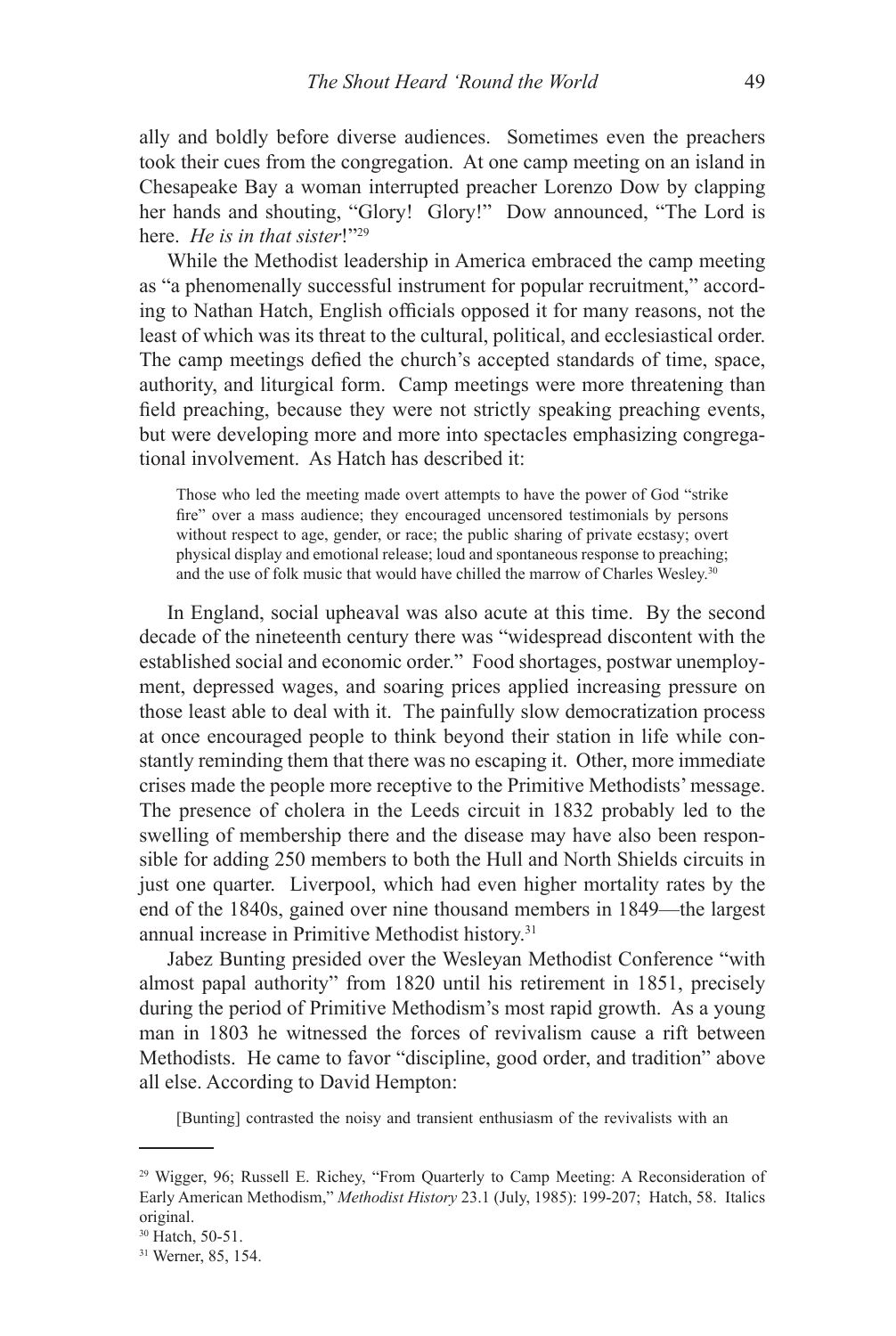## 50 *Methodist History*

alternative vision of how to secure the future well-being of Methodism: sound finances, the careful selection of preachers, the assiduous application of Conference rules, the erection of new chapels and the vigorous exploitation of a connexional system of church government so that the weak could be helped by the strong.<sup>32</sup>

In Bunting's mind, unregulated revivalism not only challenged the discipline of the Methodist movement but also reflected the social instability in England at the time. Freedom from ecclesiastical oppression had been granted to Methodists and other Dissenters in the Toleration Act of 1812. This act recognized the right of Christians to worship according to their consciences but also made it clear "that no one had the right to disturb the peace or escape from civic responsibilities under the pretense of teaching religion." Bunting was determined to protect and take advantage of the church's new legal status. He not only avoided entanglement with anyone who supported radical reform; he actively pursued new members who could make significant financial contributions and whose respectability stood in sharp contrast to the political and spiritual threats posed by radicals and enthusiasts.<sup>33</sup>

By the 1830s, however, efforts were also being made by some American Methodists to distance themselves from the excesses of enthusiasm of the type seen at camp meetings. In 1826, the Ithaca, New York, Methodist Episcopal Church decided not to endorse a local camp meeting so that area residents could appreciate the difference between the Methodists in town and "the rural Ranting Methodists." It seemed as if there had always been a significant number of American Methodists opposed to what they saw as "unscriptural disorder in worship." As early as 1809, an itinerant preacher appointed to the Annapolis, Maryland, Methodist society classified his members as shouters and "anti-shouters."34 There can be no doubt that this disassociation from the revivalism of the past was motivated by the same thing that moved the Wesleyans in England to reject camp meetings two decades earlier; i.e., Methodism's arrival as a respectable denomination full of upwardly-mobile middle-class citizens. By 1850, Methodists accounted for more than a third of religious adherents in the United States.<sup>35</sup>

How one responded to the camp meetings depended a great deal on whether one was comfortable with the noise and activity associated with them. Noise and activity were at that time part and parcel of American national expansion. Whether in the cities or on the frontier, one was never far removed from the hustle and bustle of the young republic. Leigh Eric Schmidt has pointed out that "the sounds of revival rattled those who could not contain them." For observers of enthusiastic religion, "hearing was a potent indicator of social order or chaos . . . the ear, indeed, was a crucial

<sup>32</sup> David Hempton, *The Religion of the People: Methodism and Popular Religion c. 1750-1900*  (London: Routledge, 1996), 91-93.

<sup>33</sup> Hempton, 98-101; Hatch, 50.

<sup>34</sup> Wigger, 124; Ruth, 76.

<sup>35</sup> David Hempton, "Methodist Growth in Transatlantic Perspective, ca. 1770-1850," in *Methodism and the Shaping of American Culture*, ed. Nathan O. Hatch and John H. Wigger (Nashville, TN: Kingswood Books, 2001), 53.